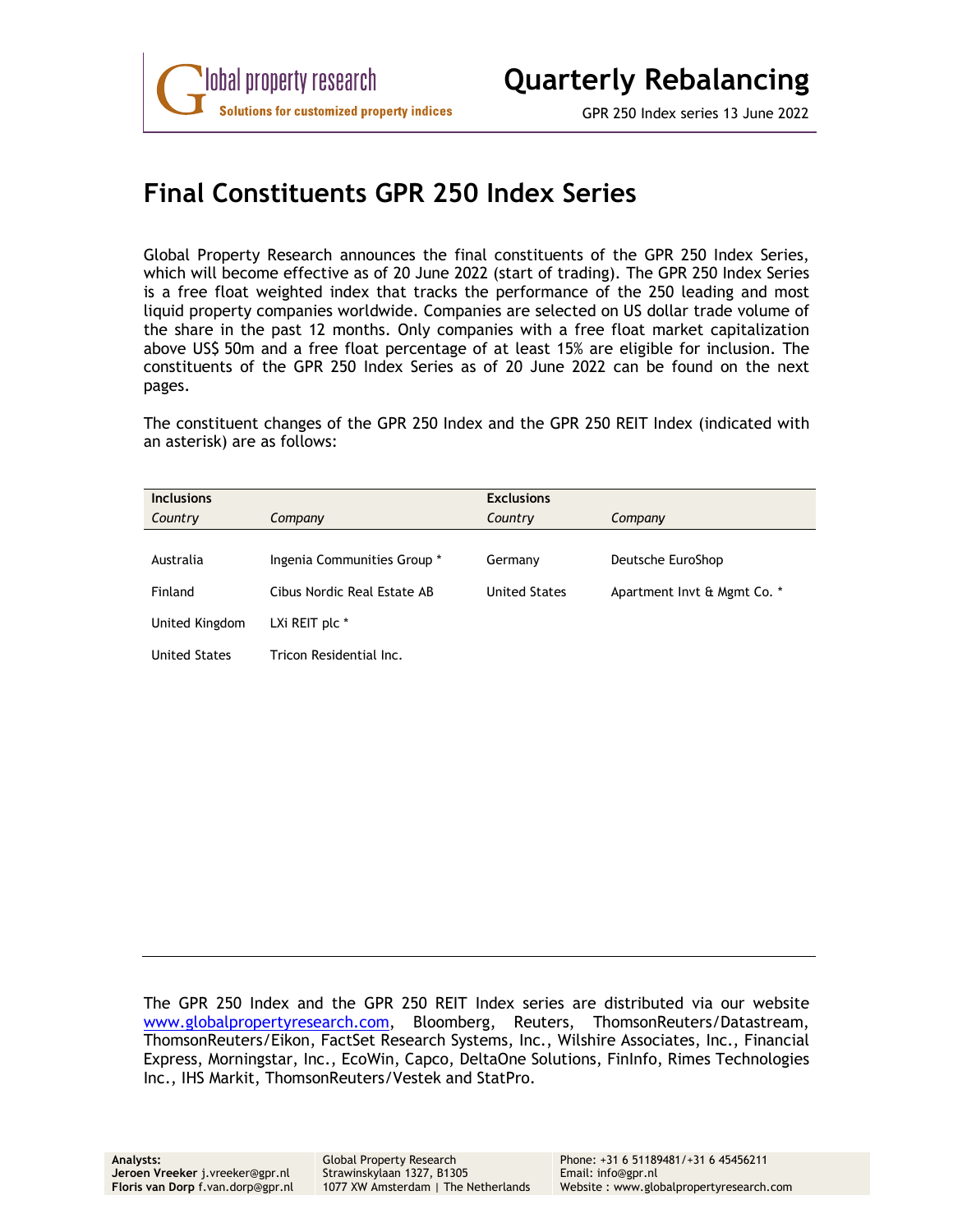

## **Quarterly Rebalancing**

GPR 250 Index series 13 June 2022

## **Americas**

Apartment Income REIT Corp. \* Kite Realty Group Trust \* Apple Hospitality REIT \* The Storage, Inc. \* Ashford Hospitality Trust \* The LTC Properties \* AvalonBay Communities, Inc. \* The Mullet LXP Industrial Trust \* Boston Properties, Inc. \* The Medical Properties Trust \* Brixmor Property Group \* National Health Investors \* Broadstone Net Lease Inc. \* National Retail Properties \*

Aliansce Sonae Shopping Centers S.A. CareTrust REIT \* The Content of Coron Office REIT, Inc. \* BR Malls Participacoes S.A. Corporate Office Properties Trust \* Paramount Group, Inc. \* BR Properties S.A. Cousins Properties Inc. \* Physicians Realty Trust \* Multiplan Empreendimentos Imobiliarios SA CubeSmart \* Piedmont Office Realty Trust, Inc. - Cl. A \* Digital Realty Trust \* The Prologis, Inc \* **Canada** Douglas Emmett Inc. \* PS Business Parks, Inc. \* Allied Properties REIT \* The Suite Realty Corporation \* The Public Storage, Inc. \* Boardwalk REIT \* The Easterly Government Properties Inc. \* The Realty Income Corp. \* Canadian Apartment Properties REIT \* EastGroup Properties \* The Regency Centers Corporation \* Chartwell Retirement Residences Empire State Realty Trust Inc \* Retail Opportunity Investments Corp. \* Choice Properties REIT \* The SEPR Properties \* The Section of Rexford Industrial Realty, Inc \* Dream Industrial REIT \* Equity Commonwealth \* RLJ Lodging Trust \* First Capital REIT \* Equity LifeStyle Properties \* Sabra Health Care REIT \* Granite REIT \* The Summary Square REIT \* The State REIT \* Simon Property Group, Inc. \* H&R REIT \* THE RESSENTIAL Properties Realty Trust Inc. \* SITE Centers Corporation \* InterRent REIT \* The Supersection of Essex Property Trust Inc. \* The SL Green Realty Corp. \* Killam Apartment REIT \* The State Space Storage \* The Spirit Realty Capital, Inc \* NorthWest Healthcare Properties REIT \* Federal Realty Invs Trust \* STAG Industrial Inc. \* Primaris REIT \* First Industrial Realty Trust, Inc. \* Store Capital Corporation \* RioCan REIT \* The Superson of Gaming & Leisure Properties Inc. \* The Sun Communities, Inc. \* SmartCentres REIT \* Tanger Factory Outlet Centrs \* Global Net Lease Inc \* Tanger Factory Outlet Centrs \* Summit Industrial Income REIT \* Healthcare Realty Trust, Inc. \* Terreno Realty Corp. \* Healthcare Trust of America Inc. \* The Macerich Company \* **Mexico** Healthpeak Properties Inc. \* Tricon Residential Inc. Fibra Uno Administracio SA \* The Highwoods Properties, Inc. \* The Muller UDR Inc. Hudson Pacific Properties, Inc. \* The Urban Edge Properties \* United States **Independence Realty Trust \*** Ventas, Inc. \* Acadia Realty Trust \* The State of Industrial Logistics Properties Trust \* The Veris Residential Inc. \* Agree Realty Corp \* The State of Innovative Industrial Properties Inc. \* The VICI Properties Inc. \* Alexandria Real Estate Equities Inc. \* Invitation Homes Inc \* The Mornado Realty Trust \* American Assets Trust Inc. \* The SMITH Properties \* The Mashington REIT \* American Campus Communities \* The Kilroy Realty Corp. \* The Multower Inc \* American Homes 4 Rent \* The Kimco Realty Corp. \* The Manuson WP Carey Inc \* Brandywine Realty Trust \* The Mid-America Apartment Communities Inc. \* National Storage Affiliates Trust \*

**Brazil Camden Property Trust \*** Omega Healthcare Investors \*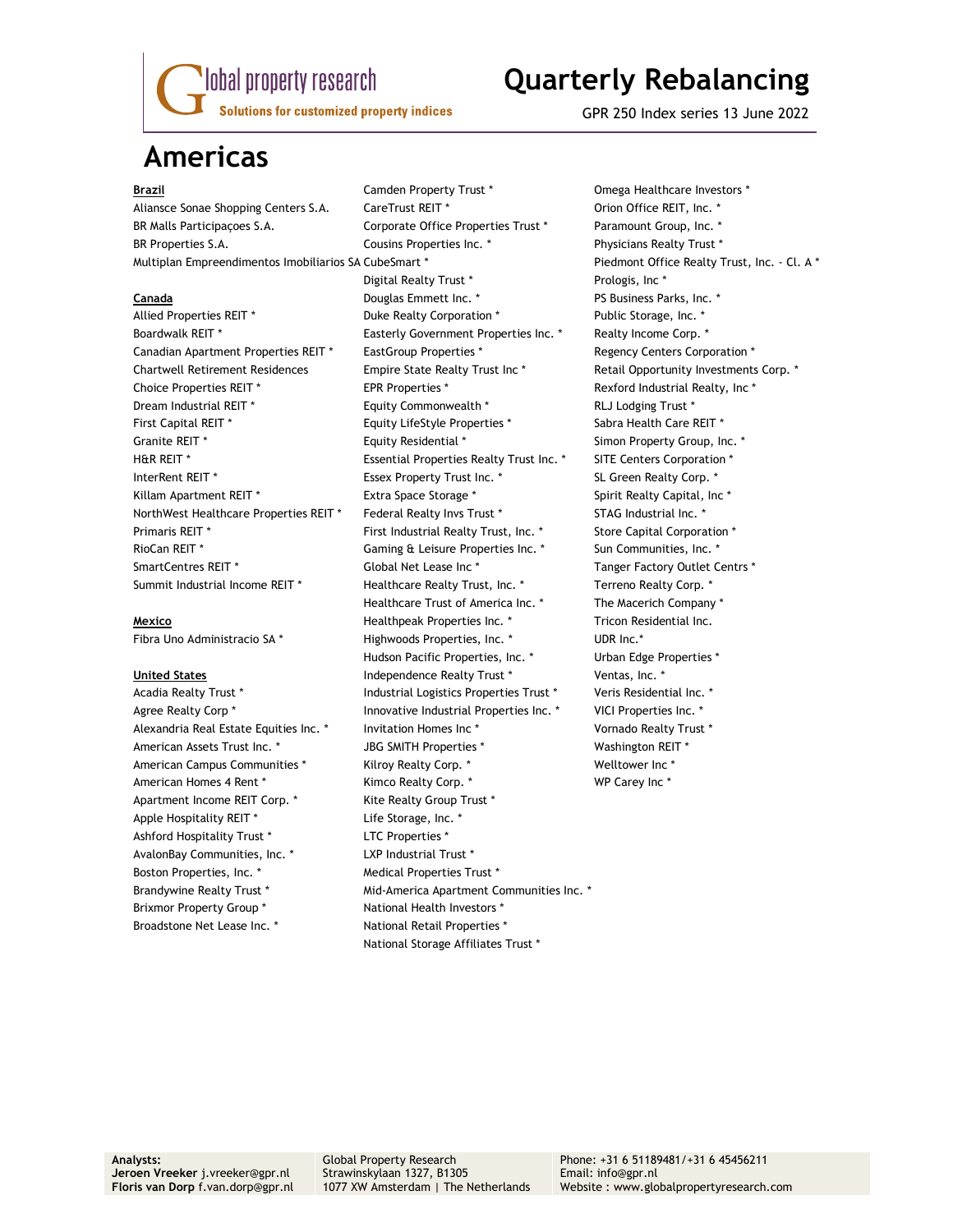

# **Quarterly Rebalancing**

GPR 250 Index series 13 June 2022

## **Europe**

Cibus Nordic Real Estate AB **Sweden** LondonMetric Property Plc \*

ADLER Group S.A. Aroundtown SA **Switzerland**  Grand City Properties SA Allreal Holding AG LEG Immobilien SE PSP Swiss Property TAG Immobilien AG Swiss Prime Site Vonovia SE

## **Austria Netherlands United Kingdom** CA Immobilien AG **CA Immobilien AG** Unibail-Rodamco Westfield \* Assura PLC \*

## Cofinimmo SA<sup>\*</sup> **Spain Spain Grainger Plc** Warehouses De Pauw \* Inmobiliaria Colonial, SOCIMI, S.A.\* Great Portland Estates Plc \* MERLIN Properties SOCIMI, S.A. \* Hammerson Plc \*

Kojamo Oyj AB Sagax - B shares LXi REIT plc \* Castellum AB **Primary Health Properties** \* **France Fabege** Fabege **Safestore Holdings PLC** \* Covivio \* The Segro Plc \* Fastighets AB Balder Segro Plc \* Segro Plc \* Gecina \* The Shaftesbury Plc \* Hufvudstaden AB Shaftesbury Plc \* Shaftesbury Plc \* Icade \* The UNITE Group plc \* Nyfosa AB The UNITE Group plc \* Klépierre \* Samhällsbyggnadsbolaget i Norden AB - Class B Tritax Big Box REIT plc \* Wallenstam AB **Germany** Wihlborgs Fastigheter AB

Immofinanz Group **Big Yellow Group \* Big Yellow Group \* Big Yellow Group \* Big Yellow Group \* Norway 1988 Norway 1988 British Land Company Plc \* Belgium Entra ASA** Entra ASA Capital & Counties Properties PLC \* Aedifica \* Derwent London Plc \* **Finland Land Securities Plc \* Contract Planet Securities Plc \* Land Securities Plc \***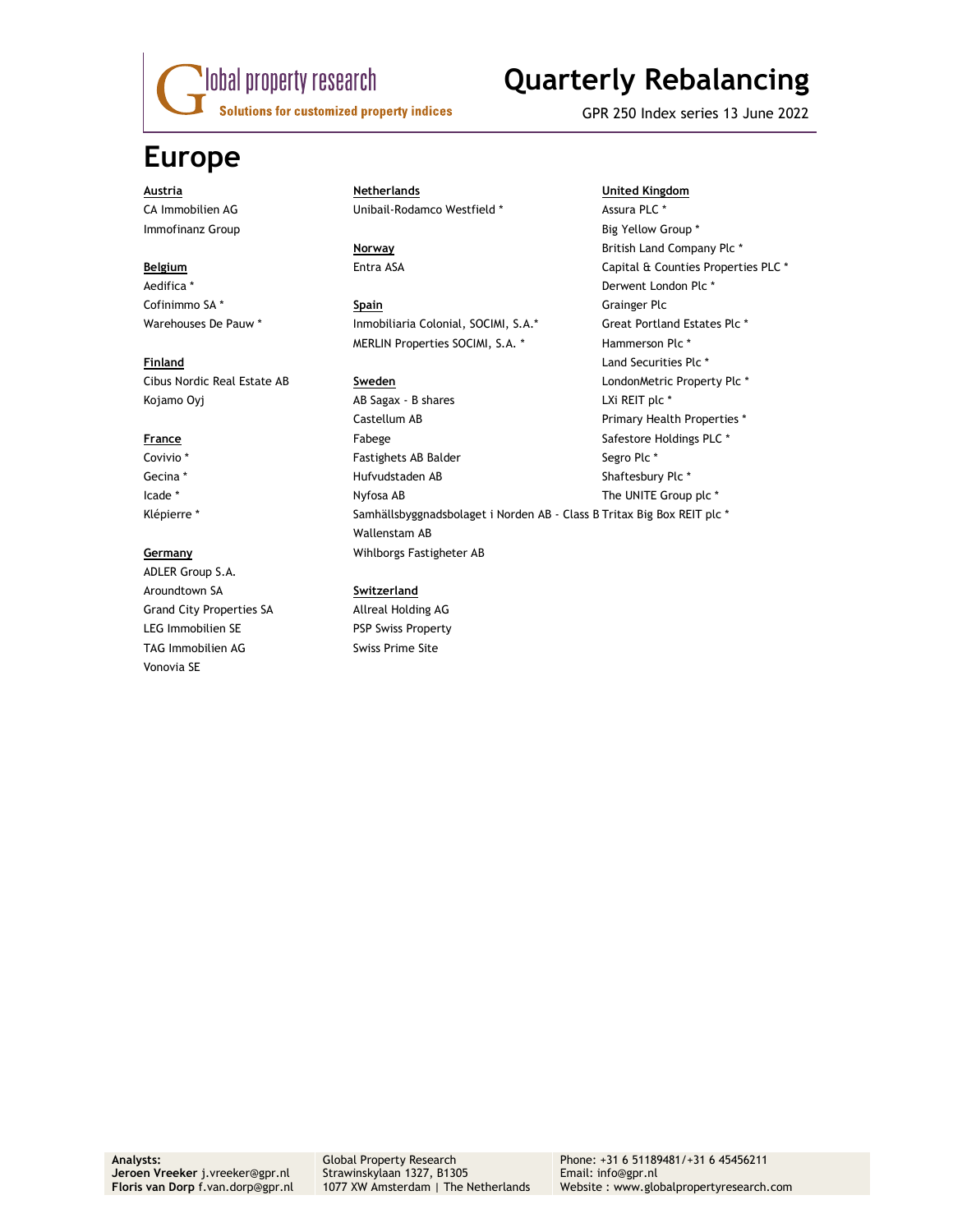lobal property research **Solutions for customized property indices** 

## **Quarterly Rebalancing**

GPR 250 Index series 13 June 2022

## **Africa, Asia and Oceania**

Henderson Land Development Nippon Building Fund \* Vicinity Centres \* Hysan Development Co. The Superson of the Nippon Prologis REIT Inc \* The Number of Waypoint REIT Limited \* Link REIT \* NIPPON REIT Investment Corp \* Sino Land Co. **Nomura Real Estate Master Fund, Inc. \*** Nomura Real Estate Master Fund, Inc. \* Swire Properties Limited NTT UD REIT Investment Corporation \* Wharf Holdings **Orix JREIT** Inc. \* Wharf Real Estate Investment Company Limited Sekisui House Reit Inc. \*

Activia Properties Inc \* Tokyo Tatemono Co. Ltd. Advance Residence Investment \* Tokyu REIT \* AEON Mall Co. Ltd. United Urban Investment Corporation \* AEON REIT Investment Corp \* Comforia Residential REIT \* **Singapore** CRE Logistics REIT Inc. \* Ascendas REIT \* Daiwa House Industry Co Ltd Ascott Residence Trust \* Daiwa House REIT Investment Corp \* CapitaLand Integrated Commercial Trust \* Daiwa Office Investment Corporation \* City Developments Ltd. Daiwa Securities Living Investment Corp. \* Frasers Centrepoint Trust \* Frontier Real Estate Investment Corporation \* Frasers Logistics and Commercial Trust \* GLP J-REIT \* The Matter of the Hongkong Land Holdings Limited Heiwa Real Estate REIT Inc. \* The Mercedes Repel DC REIT \* Hoshino Resorts REIT Inc \* Keppel REIT \* Hulic Co., Ltd. **Mapletree Commercial Trust** \* Hulic REIT \* The Mapletree Industrial Trust \* Industrial & Infrastructure Fund Invest. Corp. \* Mapletree Logistics Trust \* Invincible Investment Corporation \* Suntec REIT \* Japan Excellent \* Japan Hotel REIT Investment \* Japan Logistics Fund \* Japan Metropolitan Fund Investment Corporation \* Japan Prime Realty Investment Corporation \* Japan Real Estate Investment \*

**South Africa Kenedix Office Investment Corporation \* Australia Australia Australia** Growthpoint Properties Ltd. \* The Stenedix Residential Next Investment Corp \* The Centuria Industrial REIT \* NEPI Rockcastle S.A. The S.A. Kenedix Retail REIT Corp \* The Sharter Hall Long WALE REIT \* Redefine Properties Limited \* The State LaSalle Logiport REIT \* The State Charter Hall Retail REIT \* MIRAI Corp \* Dexus \* **China Mitsubishi Estate Co. Ltd.** Ingenia Communities Group \* and The Mitsubishi Estate Co. Ltd. CapitaLand China Trust \* Mitsubishi Estate Logistics REIT Investment Corp. \* Mirvac Group \* Kerry Properties Ltd. The Mitsui Fudosan National Storage REIT \* Soho China Limited **Mitsui Fudosan Logistics Park Inc \*** Scentre Group \* Mori Hills REIT \* Shopping Centres Australasia Property Group \* **Hong Kong Mori Trust Sogo REIT \*** Stockland \* Stockland \* Stockland \* Stockland \* Stockland \* Stockland \* Stockland \* Stockland \* Stockland \* Stockland \* Stockland \* Stockland \* Stockland \* Stockland \* Stockland \* Stock Hang Lung Properties The GPT Group \* Nippon Accommodations Fund \* The GPT Group \* Sosila Logistics REIT Inc. \* **Japan Sumitomo Realty & Development**